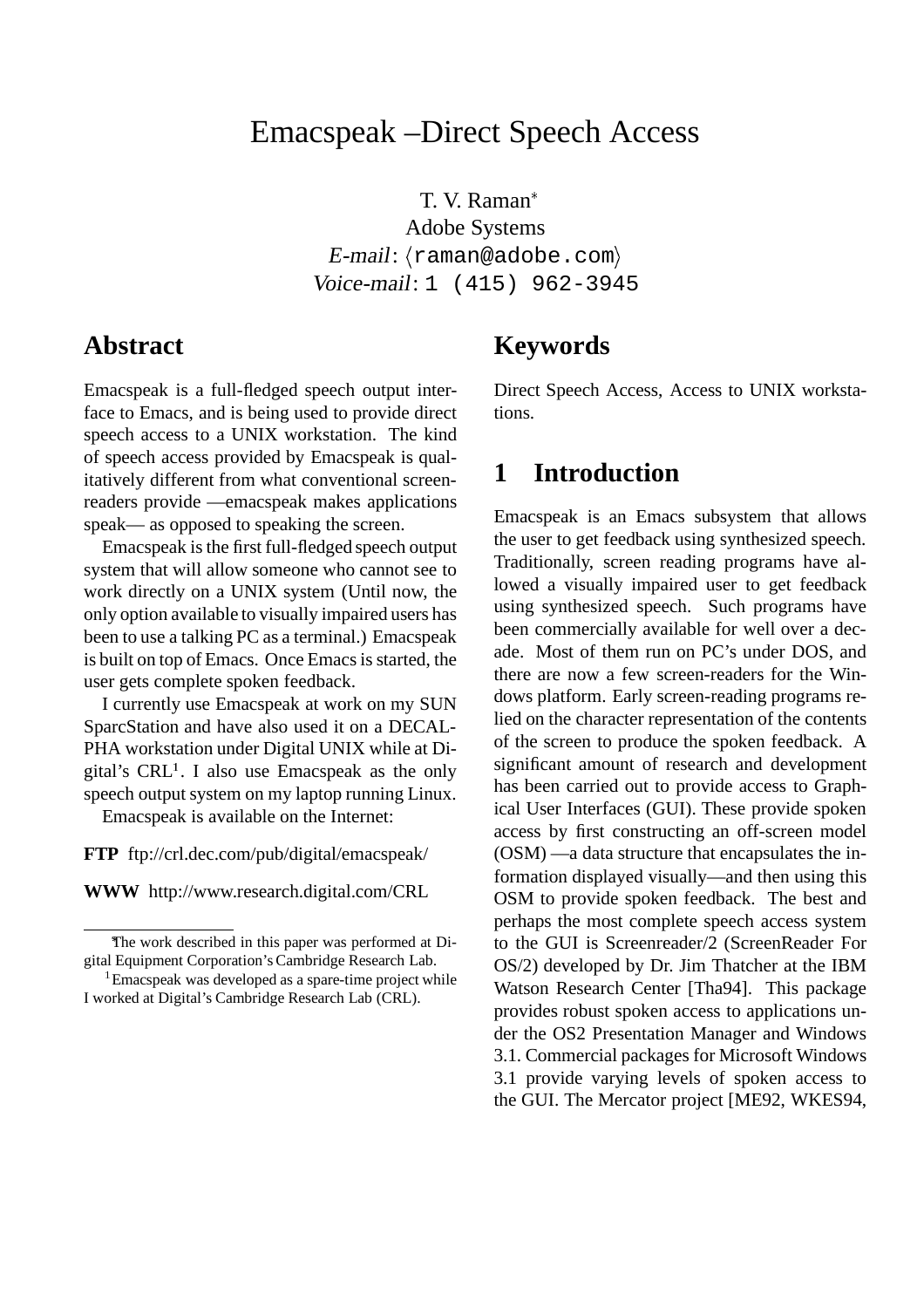MW94, Myn94] has focused on providing spoken access to the X-Windows system.

As is clear from the above, screen-readers for the UNIX environment have been conspicuous in their absence<sup>2</sup>.

Emacspeak is an emacs subsystem that provides complete speech access under UNIX. Emacspeak will always have the shortcoming that it will only work under Emacs. This said, there is very little that cannot be done inside Emacs, so it's not a real shortcoming.

Emacspeak does have a significant advantage: since it runs inside Emacs, a structure-sensitive, fully customizable environment, Emacspeak often has more context-specific information about what it is speaking than its commercial counterparts. In this sense, Emacspeak is not a "screenreader", it is a subsystem that produces speech output. A traditional screen-reader speaks the content of the screen, leaving it to the user to interpret the visually laid-out information. Emacspeak, on the other hand, treats speech as a first-class output modality; it speaks the information in a manner that is easy to comprehend when listening. The traditional screen-reading paradigm suffers from a severe shortcoming —the user has to interpret the semantics encapsulated in the visual layout in order to arrive at the meaning of the information displayed by an application. In contrast, Emacspeak —a direct speech access system— speech-enables specific user applications to to *speak* the information that is being conveyed to the user. By doing this, Emacspeak has much more contextual knowledge about the information being spoken than does a conventional screen-reading program.

## **2 Motivation**

Emacspeak was motivated by my desire to run a multitasking OS on my laptop. Before Emacspeak, the only way I could access a UNIX workstation was via a PC emulating a talking terminal —a crufty if workable solution on the desktop. However, this was clearly impractical in the mobile environment —I would have had to carry two laptops!

The available options at the time<sup>3</sup> were:

- Run DOS on the laptop and be limited to a highly restricted environment.
- Run Windows 3.1 on the laptop with a commercial screen-access package for Windows —most of which were still flaky to say the least.
- Run Linux on the laptop and get the advantages of a 32-bit OS with full multitasking capabilities.
- **Run OS2 with IBM ScreenReader.**

At the time I approached the problem, Linux was the most attractive solution —except that there was no speech access system available for Linux (or any other UNIX).

## **3 Development Of Emacspeak**

Initially, I decided to write a speech-enabling extension to Emacs as opposed to writing a conventional screen-reader at the TTY level in order to get a working system in the most expedient manner editting editing possible. The first working prototype of Emacspeak took under a week to design and implement. Once this prototype was working, the advantages of the speech-enabling approach outlined earlier became apparent. I then decided to turn Emacspeak into more than a prototype — Emacspeak turned into my full-time speech access interface.

Using Emacs' power and flexibility, it has proven straightforward to add modules that customize how different applications provide spoken feedback, e.g., depending on the major/minor mode of a given buffer. Note that

<sup>&</sup>lt;sup>2</sup>This means that most visually impaired computer users face the additional handicap of being DOS-impaired – a far more serious problem!

<sup>3</sup> October 1994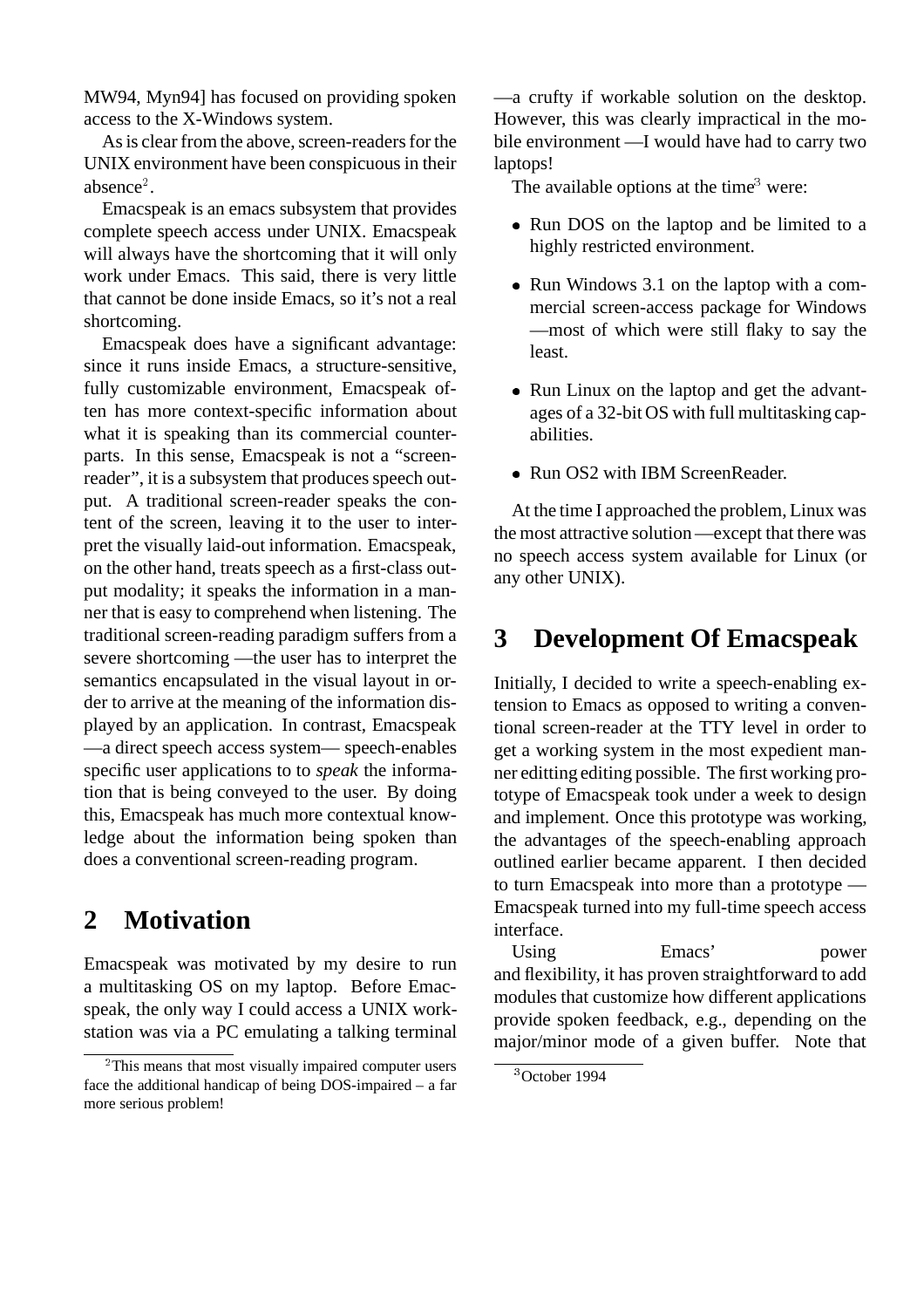the basic speech functionality provided by Emacspeak is sufficient to use most Emacs packages effectively; adding package-specific customizations makes the interaction much smoother. This is because package-specific extensions can take advantage of the application context to provide appropriate feedback.

Emacs-19's font-locking facilities are extended to the speech output as well; for instance, a user can customize the system to have different types of text spoken using different kinds of voices (speech fonts). Currently, this feature is used to provide "voice locking" for many popular editing modes like c-mode, tcl-mode, perl-mode, emacslisp-mode etc.

Emacspeak currently comes with speech extensions for several popular Emacs subsystems and editing modes. I would like to thank their respective authors for their wonderful work which makes Emacs more than a text editor —Emacs is a fully customizable user environment.

Here is a partial list of the various editing modes and applications supported by Emacspeak:

**W3** A powerful Emacs-based WWW browser.

**HTML-HELPER** Publishing on the WWW.

**VM** A mail reader.

- **GNUS** A USENET news reader.
- **BBDB** The Insidious Big Brother Data Base. This is a powerful rolodex system that can be used to maintain and automatically update a rolodex.
- **CALENDAR** A tool for maintaining appointments etc.
- **HYPERBOLE** A powerful hypertext and hyperbutton system that allows the user to organize and find information.
- **ROLO** Yet another rolodex system that comes with Hyperbole.
- **KOUTL** An outlining editor for maintaining structured documents.

**AUCTEX** Editing (LA)T<sub>E</sub>X documents.

**DIRED** Emacs' file manager.

- **OOBR** A powerful code viewer for browsing object oriented code. The interface provided is similar to the one provided in the Small talk world.
- **GDB** A powerful interface for debugging C and  $C^{++}$  code.

**CC-Mode** C and  $C^{++}$  editing extensions.

- **INFO** Browsing online documentation.
- **MAN** Browsing online UNIX MAN pages.
- **Folding** Using Emacs as a structured folding editor.
- **TEMPO** A package that allows for editing templates.
- **ISPELL** A powerful interactive spell checker.
- **CALC** A powerful symbolic algebra calculator.
- **ETERM** Launching a terminal inside Emacs. This extension enables you to login to another system and get spoken feedback, as well as running programs that can only be run from the shell. With this extension, Emacspeak can do everything that a screen-reader written at the TTY level would achieve. For instance, you can run a  $VI^4$  inside the terminal emulator and get complete spoken feedback from Emacspeak.
- **BUFFER-MENU** Navigating through the list of currently open buffers.
- **Comint** Interacting with command interpreters running in an inferior process. This allows the user to run inferior UNIX shells, Lisp or TCL processes etc.
- **EDIFF** A powerful interface that allows the user to compare files, apply patches etc.

<sup>&</sup>lt;sup>4</sup>VI is the default editor on most UNIX systems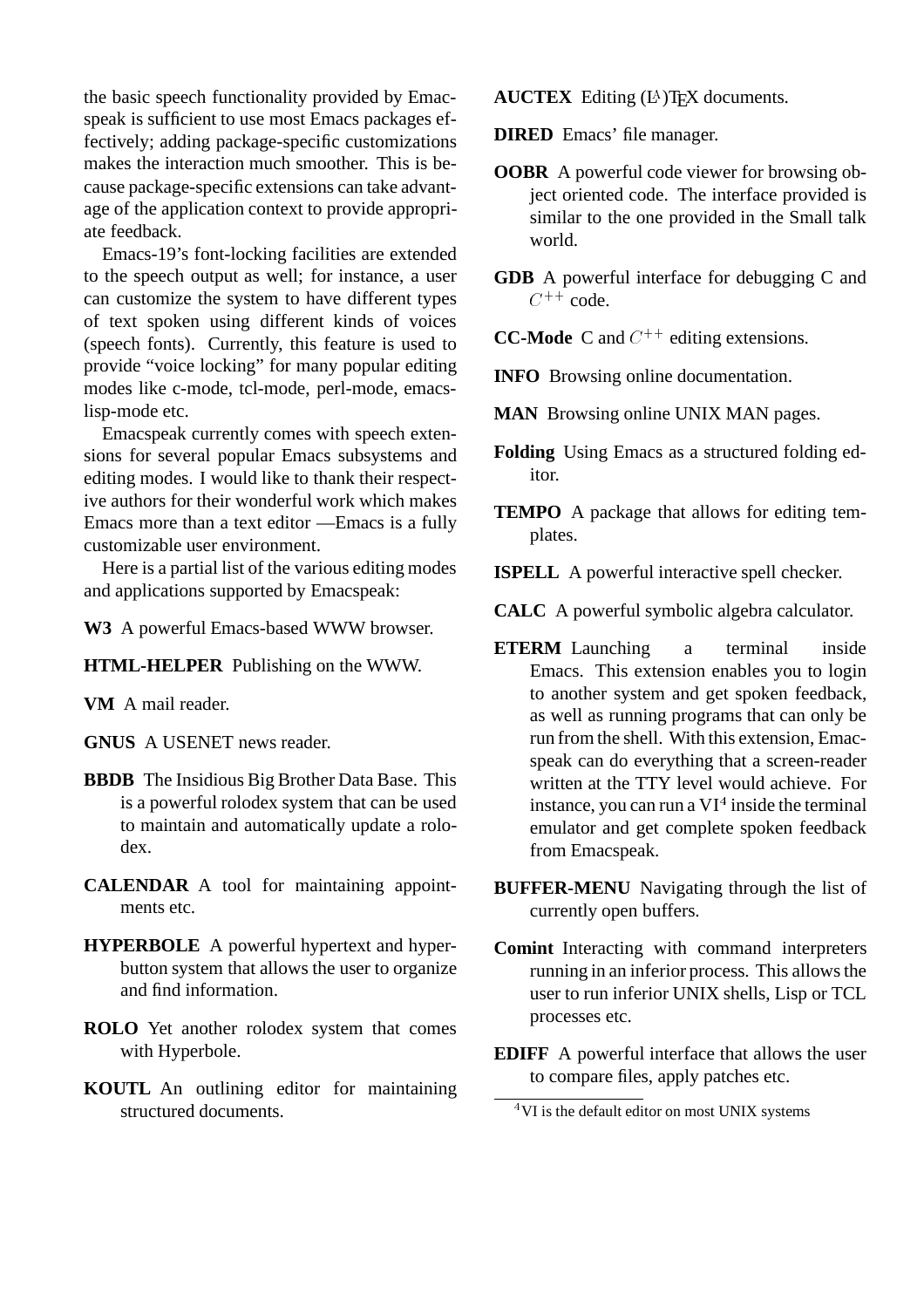- **TCL** Supports editing and interactive debugging of TCL scripts.
- **PERL** Supports editing of PERL scripts.

### **4 Advantages**

Emacspeak is a speech output system, and as such describing the output from Emacspeak in print is clearly impossible. Suffice it to say that the spoken feedback provided by Emacspeak is qualitatively superior to that of the traditional screen-reading approach<sup>5</sup>. In this section, we point out some of the features of the spoken feedback provided by Emacspeak.

#### **The Main Differentiator**

The primary difference between Emacspeak and conventional screen-readers can be summarized by saying that Emacspeak extends individual applications to speak as opposed to speaking the final display produced by individual applications. On the surface, the approach of extending each individual application to speak might seem intractable. On closer examination however, it becomes obvious that speech-enabling applications is in fact the only way to provide appropriate spoken feedback to the user. Further, the implementation strategy used, providing appropriate hooks to key functions in an application, is a powerful technique for speechenabling applications. We justify this assertion in the following paragraphs.

Every computing application can be viewed as having three distinct components:

- Obtain user input —get the data.
- Perform the computation.
- Display the result —generate output.

Conventional software assumes that the only mode of providing output is via a visual display. The screen-reading approach retrofits spoken output to this design in order to provide access to these applications. Clearly, the screen-reading approach has the advantage that providing spoken access does not require direct cooperation from the underlying application —but this is also its primary shortcoming.

The speech-enabling approach forces specific applications to treat speech as a first-class I/O medium. This means that the speech output modules do not have to wait until the information is finally displayed to the screen before speaking it —the speech module can access the application context and generate the spoken output using all the information that was available to the visual output routines.

The design used in Emacspeak can also be described as follows. Dr. Jim Thatcher describes his IBM ScreenReader as an interpreter that executes specific scripts to provide application specific feedback. This makes IBM ScreenReader<sup>6</sup> one of the most powerful screen access systems. In the case of IBM ScreenReader, the application specific scripts (ScreenReader Profiles) as well as the ScreenReader interpreter that runs these scripts both run at global scope (top-level). Emacspeak goes one step further —the application specific scripts as well as the core speech output routines all run within the application context.

### **References**

- [ME92] Elizabeth D. Mynatt and W. Keith Edwards. Mapping GUIs to auditory interfaces. *Proceedings ACM UIST92*, pages 61–70, 1992.
- [MW94] E.D. Mynatt and G. Weber. Nonvisual presentation of graphical user interfaces: Contrasting two approaches. *Proceedings of the 1994 ACM Conference on Human Factors in Computing Systems (CHI'94)*, April 1994.
- [Myn94] E.D. Mynatt. *Auditory Presentation of Graphical User Interfaces*. Santa

<sup>&</sup>lt;sup>5</sup>I have used screen-readers for the last 5 years.

<sup>&</sup>lt;sup>6</sup>I used this screenreader exclusively for 5 years until I wrote Emacspeak.